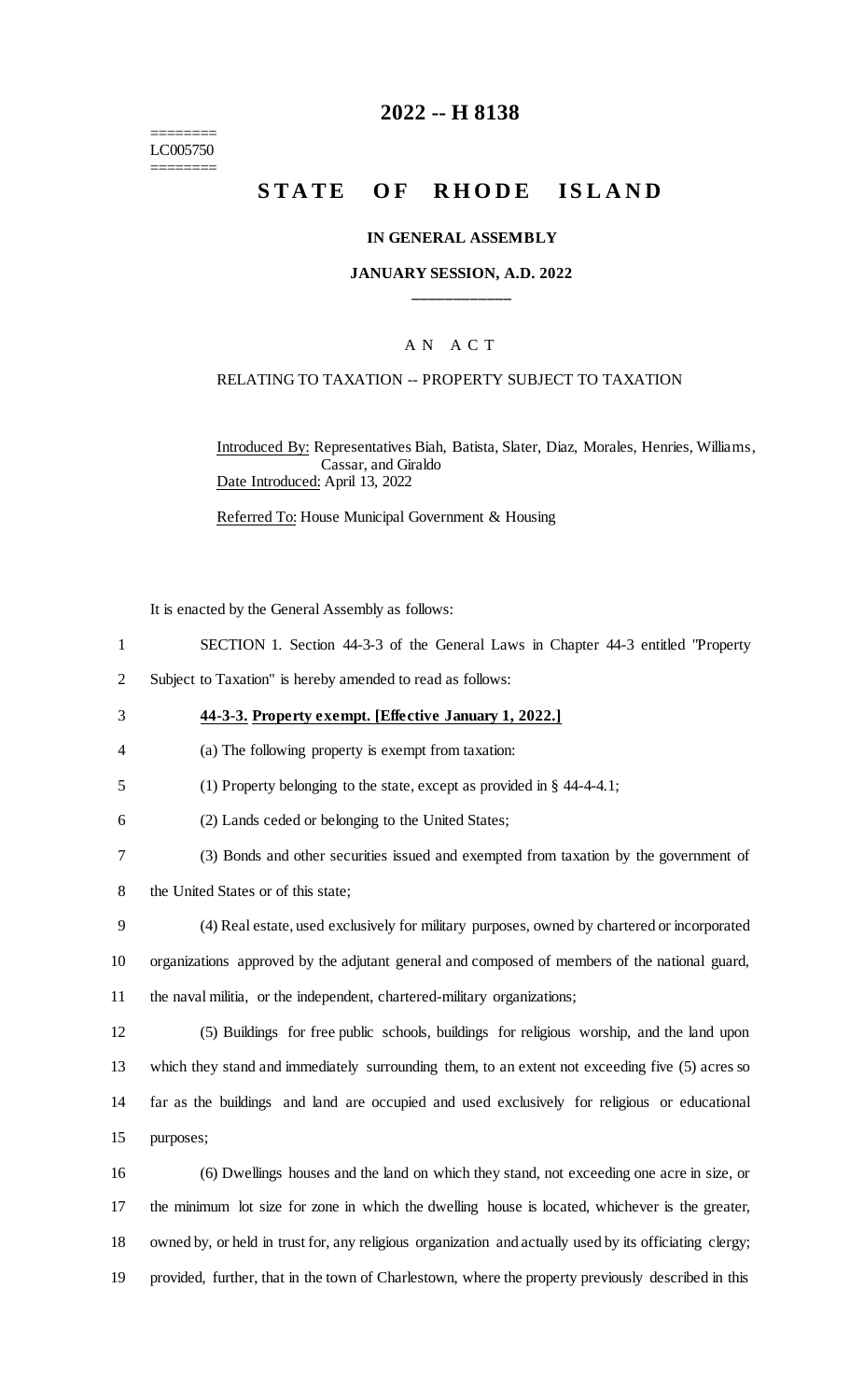paragraph is exempt in total, along with dwelling houses and the land on which they stand in Charlestown, not exceeding one acre in size, or the minimum lot size for zone in which the dwelling house is located, whichever is the greater, owned by, or held in trust for, any religious organization and actually used by its officiating clergy, or used as a convent, nunnery, or retreat center by its religious order;

 (7) Intangible personal property owned by, or held in trust for, any religious or charitable organization, if the principal or income is used or appropriated for religious or charitable purposes; (8) Buildings and personal estate owned by any corporation used for a school, academy, or seminary of learning, and of any incorporated public charitable institution, and the land upon which the buildings stand and immediately surrounding them to an extent not exceeding one acre, so far as they are used exclusively for educational purposes, but no property or estate whatever is hereafter exempt from taxation in any case where any part of its income or profits, or of the business carried on there, is divided among its owners or stockholders; provided, however, that unless any private nonprofit corporation organized as a college or university located in the town of Smithfield reaches a memorandum of agreement with the town of Smithfield, the town of Smithfield shall bill the actual costs for police, fire, and rescue services supplied, unless otherwise reimbursed, to said corporation commencing March 1, 2014;

 (9) Estates, persons, and families of the president and professors for the time being of Brown University for not more than ten thousand dollars (\$10,000) for each officer, the officer's estate, person, and family included, but only to the extent that any person had claimed and utilized the exemption prior to, and for a period ending, either on or after December 31, 1996;

 (10) Property especially exempt by charter unless the exemption has been waived in whole or in part;

(11) Lots of land exclusively for burial grounds;

 (12) Property, real and personal, held for, or by, an incorporated library, society, or any free public library, or any free public library society, so far as the property is held exclusively for library purposes, or for the aid or support of the aged poor, or poor friendless children, or the poor generally, or for a nonprofit hospital for the sick or disabled;

 (13) Real or personal estate belonging to, or held in trust for, the benefit of incorporated organizations of veterans of any war in which the United States has been engaged, the parent body of which has been incorporated by act of Congress, to the extent of four hundred thousand dollars (\$400,000) if actually used and occupied by the association; provided, that the city council of the city of Cranston may by ordinance exempt the real or personal estate as previously described in this subdivision located within the city of Cranston to the extent of five hundred thousand dollars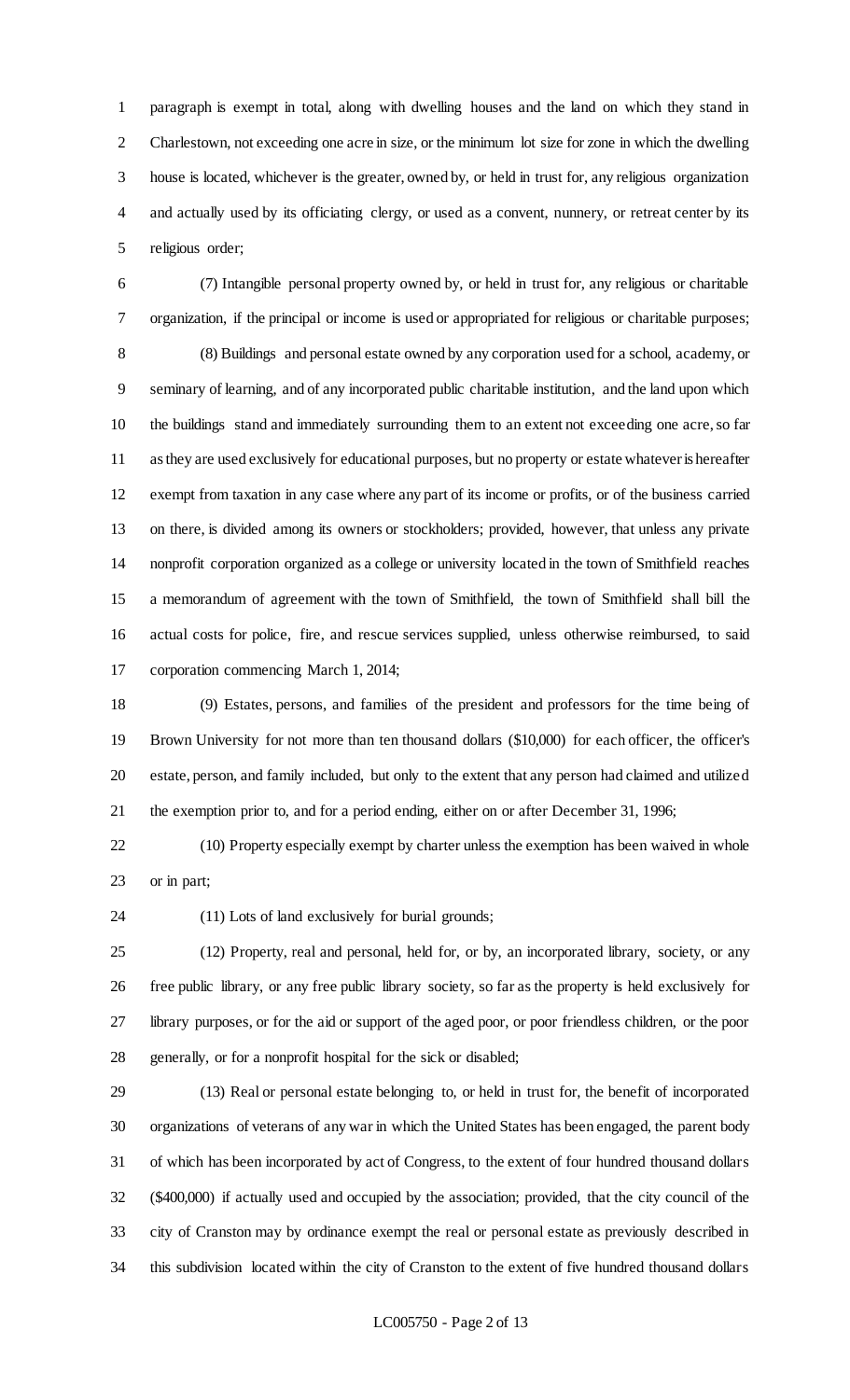(\$500,000);

 (14) Property, real and personal, held for, or by, the fraternal corporation, association, or body created to build and maintain a building or buildings for its meetings or the meetings of the general assembly of its members, or subordinate bodies of the fraternity, and for the accommodation of other fraternal bodies or associations, the entire net income of which real and personal property is exclusively applied or to be used to build, furnish, and maintain an asylum or asylums, a home or homes, a school or schools, for the free education or relief of the members of the fraternity, or the relief, support, and care of worthy and indigent members of the fraternity, their wives, widows, or orphans, and any fund given or held for the purpose of public education, almshouses, and the land and buildings used in connection therewith;

 (15) Real estate and personal property of any incorporated volunteer fire engine company or incorporated volunteer ambulance or rescue corps in active service;

 (16) The estate of any person who, in the judgment of the assessors, is unable from infirmity or poverty to pay the tax; provided, that in the towns of Burrillville and West Greenwich, the tax shall constitute a lien for five (5) years on the property where the owner is entitled to the exemption. At the expiration of five (5) years, the lien shall be abated in full. Provided, if the property is sold or conveyed, or if debt secured by the property is refinanced during the five-year (5) period, the lien immediately becomes due and payable; any person claiming the exemption aggrieved by an adverse decision of an assessor shall appeal the decision to the local board of tax review and thereafter according to the provisions of § 44-5-26;

 (17) Household furniture and family stores of a housekeeper in the whole, including clothing, bedding, and other white goods, books, and all other tangible personal property items that are common to the normal household;

 (18) Improvements made to any real property to provide a shelter and fallout protection from nuclear radiation, to the amount of one thousand five hundred dollars (\$1,500); provided, that the improvements meet applicable standards for shelter construction established, from time to time, by the Rhode Island emergency management agency. The improvements are deemed to comply with the provisions of any building code or ordinance with respect to the materials or the methods of construction used and any shelter or its establishment is deemed to comply with the provisions of any zoning code or ordinance;

(19) Aircraft for which the fee required by § 1-4-6 has been paid to the tax administrator;

(20) Manufacturer's inventory.

 (i) For the purposes of §§ 44-4-10, 44-5-3, 44-5-20, and 44-5-38, a person is deemed to be a manufacturer within a city or town within this state if that person uses any premises, room, or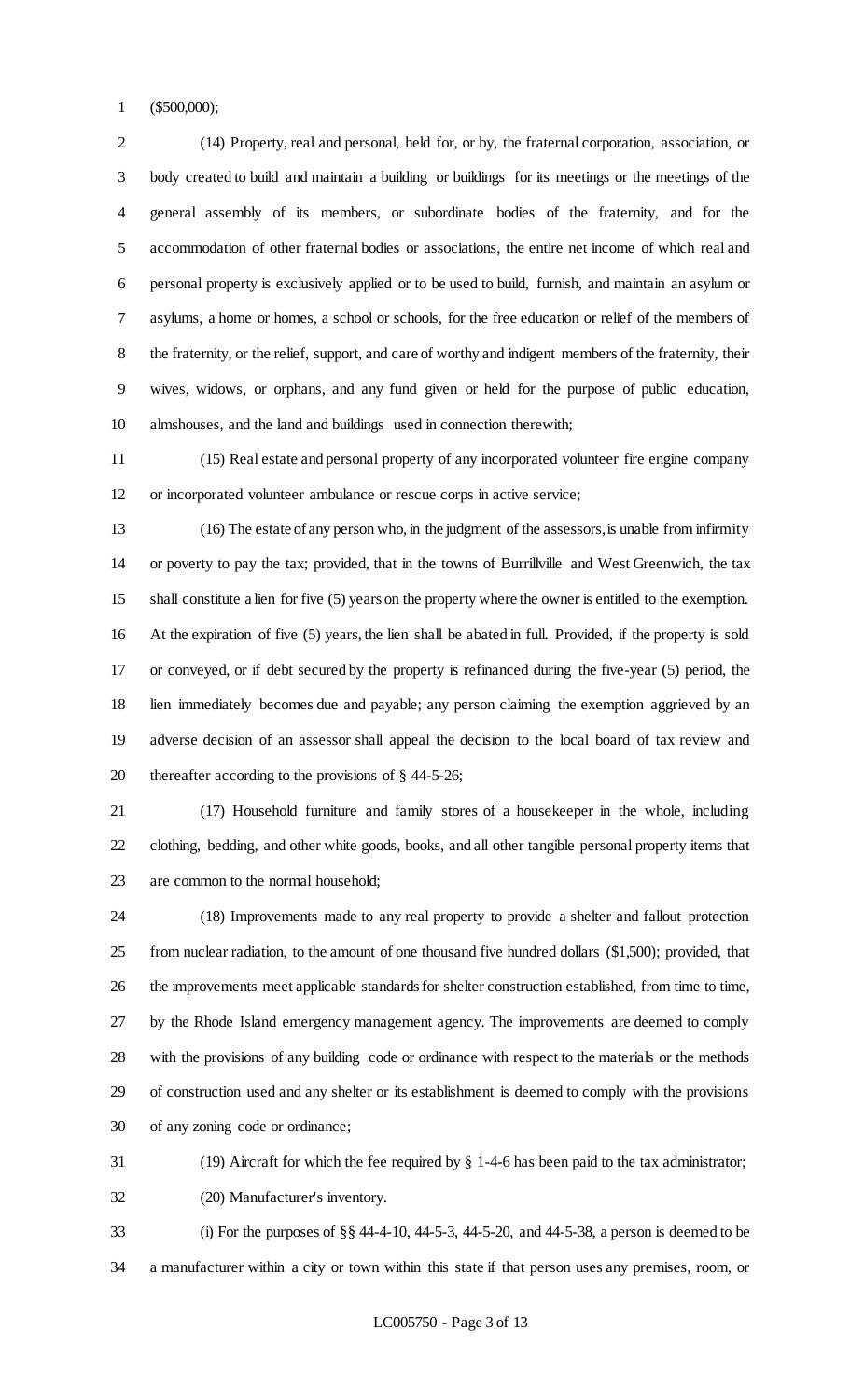place in it primarily for the purpose of transforming raw materials into a finished product for trade through any or all of the following operations: adapting, altering, finishing, making, and ornamenting; provided, that public utilities; non-regulated power producers commencing commercial operation by selling electricity at retail or taking title to generating facilities on or after July 1, 1997; building and construction contractors; warehousing operations, including distribution bases or outlets of out-of-state manufacturers; and fabricating processes incidental to warehousing or distribution of raw materials, such as alteration of stock for the convenience of a customer; are excluded from this definition;

 (ii) For the purposes of this section and §§ 44-4-10 and 44-5-38, the term "manufacturer's inventory," or any similar term, means and includes the manufacturer's raw materials, the manufacturer's work in process, and finished products manufactured by the manufacturer in this state, and not sold, leased, or traded by the manufacturer or its title or right to possession divested; provided, that the term does not include any finished products held by the manufacturer in any retail store or other similar selling place operated by the manufacturer whether or not the retail establishment is located in the same building in which the manufacturer operates the manufacturing plant;

 (iii) For the purpose of § 44-11-2, a "manufacturer" is a person whose principal business in this state consists of transforming raw materials into a finished product for trade through any or all of the operations described in paragraph (i) of this subdivision. A person will be deemed to be principally engaged if the gross receipts that person derived from the manufacturing operations in this state during the calendar year or fiscal year mentioned in § 44-11-1 amounted to more than fifty percent (50%) of the total gross receipts that person derived from all the business activities in which that person engaged in this state during the taxable year. For the purpose of computing the percentage, gross receipts derived by a manufacturer from the sale, lease, or rental of finished products manufactured by the manufacturer in this state, even though the manufacturer's store or other selling place may be at a different location from the location of the manufacturer's manufacturing plant in this state, are deemed to have been derived from manufacturing;

 (iv) Within the meaning of the preceding paragraphs of this subdivision, the term "manufacturer" also includes persons who are principally engaged in any of the general activities coded and listed as establishments engaged in manufacturing in the Standard Industrial Classification Manual prepared by the Technical Committee on Industrial Classification, Office of Statistical Standards, Executive Office of the President, United States Bureau of the Budget, as revised from time to time, but eliminating as manufacturers those persons, who, because of their limited type of manufacturing activities, are classified in the manual as falling within the trade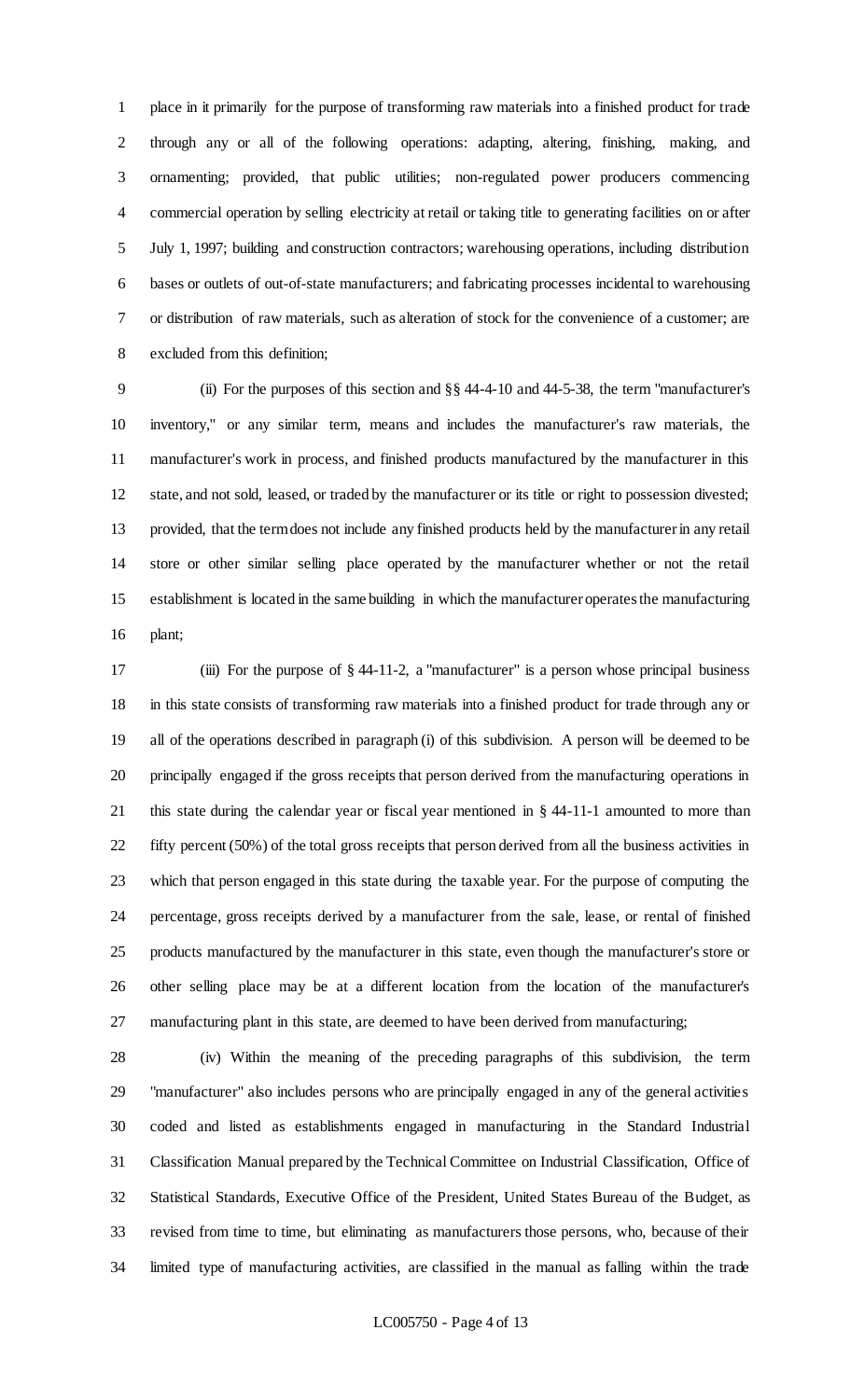rather than an industrial classification of manufacturers. Among those thus eliminated, and accordingly also excluded as manufacturers within the meaning of this paragraph, are persons primarily engaged in selling, to the general public, products produced on the premises from which they are sold, such as neighborhood bakeries, candy stores, ice cream parlors, shade shops, and custom tailors, except, that a person who manufactures bakery products for sale primarily for home delivery, or through one or more non-baking retail outlets, and whether or not retail outlets are operated by the person, is a manufacturer within the meaning of this paragraph;

 (v) The term "Person" means and includes, as appropriate, a person, partnership, or corporation; and

 (vi) The department of revenue shall provide to the local assessors any assistance that is necessary in determining the proper application of the definitions in this subdivision;

 (21) Real and tangible personal property acquired to provide a treatment facility used primarily to control the pollution or contamination of the waters or the air of the state, as defined in chapter 12 of title 46 and chapter 25 of title 23, respectively, the facility having been constructed, reconstructed, erected, installed, or acquired in furtherance of federal or state requirements or standards for the control of water or air pollution or contamination, and certified as approved in an order entered by the director of environmental management. The property is exempt as long as it is operated properly in compliance with the order of approval of the director of environmental management; provided, that any grant of the exemption by the director of environmental management in excess of ten (10) years is approved by the city or town in which the property is situated. This provision applies only to water and air pollution control properties and facilities installed for the treatment of waste waters and air contaminants resulting from industrial processing; furthermore, it applies only to water or air pollution control properties and facilities placed in operation for the first time after April 13, 1970;

 (22) Manufacturing machinery and equipment acquired or used by a manufacturer after December 31, 1974. Manufacturing machinery and equipment is defined as:

 (i) Machinery and equipment used exclusively in the actual manufacture or conversion of raw materials or goods in the process of manufacture by a manufacturer, as defined in subdivision (20), and machinery, fixtures, and equipment used exclusively by a manufacturer for research and development or for quality assurance of its manufactured products;

 (ii) Machinery and equipment that is partially used in the actual manufacture or conversion of raw materials or goods in process of manufacture by a manufacturer, as defined in subdivision (20), and machinery, fixtures, and equipment used by a manufacturer for research and development or for quality assurance of its manufactured products, to the extent to which the machinery and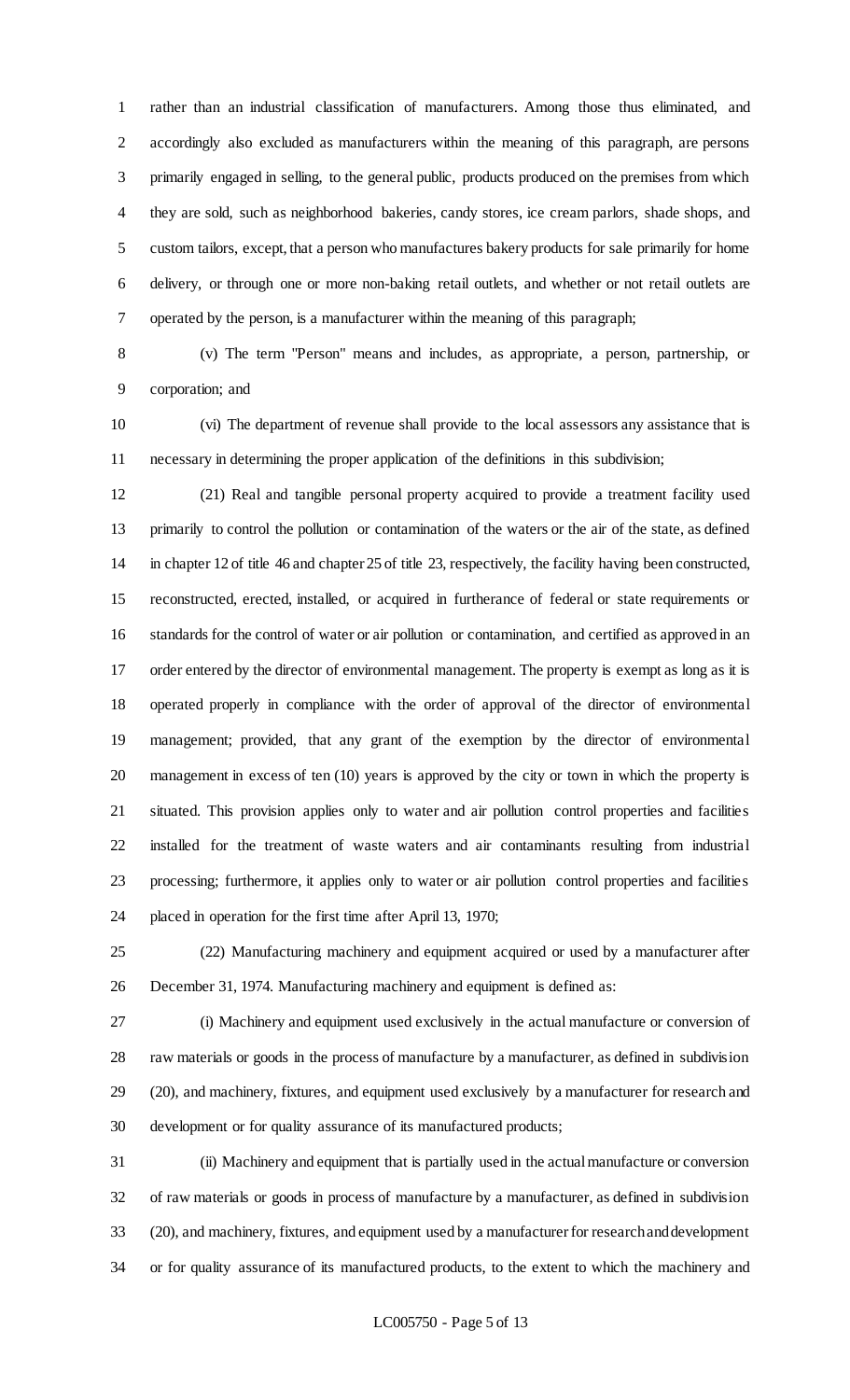equipment is used for the manufacturing processes, research and development, or quality assurance. In the instances where machinery and equipment is used in both manufacturing and/or research and development and/or quality assurance activities and non-manufacturing activities, the assessment on machinery and equipment is prorated by applying the percentage of usage of the equipment for the manufacturing, research and development, and quality-assurance activity to the value of the machinery and equipment for purposes of taxation, and the portion of the value used for manufacturing, research and development, and quality assurance is exempt from taxation. The burden of demonstrating this percentage usage of machinery and equipment for manufacturing and for research and development and/or quality assurance of its manufactured products rests with the manufacturer; and

 (iii) Machinery and equipment described in §§ 44-18-30(7) and 44-18-30(22) that was purchased after July 1, 1997; provided that the city or town council of the city or town in which the machinery and equipment is located adopts an ordinance exempting the machinery and equipment from taxation. For purposes of this subsection, city councils and town councils of any municipality may, by ordinance, wholly or partially exempt from taxation the machinery and equipment discussed in this subsection for the period of time established in the ordinance and may, by ordinance, establish the procedures for taxpayers to avail themselves of the benefit of any exemption permitted under this section; provided, that the ordinance does not apply to any machinery or equipment of a business, subsidiary, or any affiliated business that locates or relocates from a city or town in this state to another city or town in the state;

 (23) Precious metal bullion, meaning any elementary metal that has been put through a process of melting or refining, and that is in a state or condition that its value depends upon its content and not its form. The term does not include fabricated precious metal that has been processed or manufactured for some one or more specific and customary industrial, professional, or artistic uses;

 (24) Hydroelectric power-generation equipment, which includes, but is not limited to, turbines, generators, switchgear, controls, monitoring equipment, circuit breakers, transformers, protective relaying, bus bars, cables, connections, trash racks, headgates, and conduits. The hydroelectric power-generation equipment must have been purchased after July 1, 1979, and acquired or used by a person or corporation who or that owns or leases a dam and utilizes the equipment to generate hydroelectric power;

 (25) Subject to authorization by formal action of the council of any city or town, any real or personal property owned by, held in trust for, or leased to an organization incorporated under chapter 6 of title 7, as amended, or an organization meeting the definition of "charitable trust" set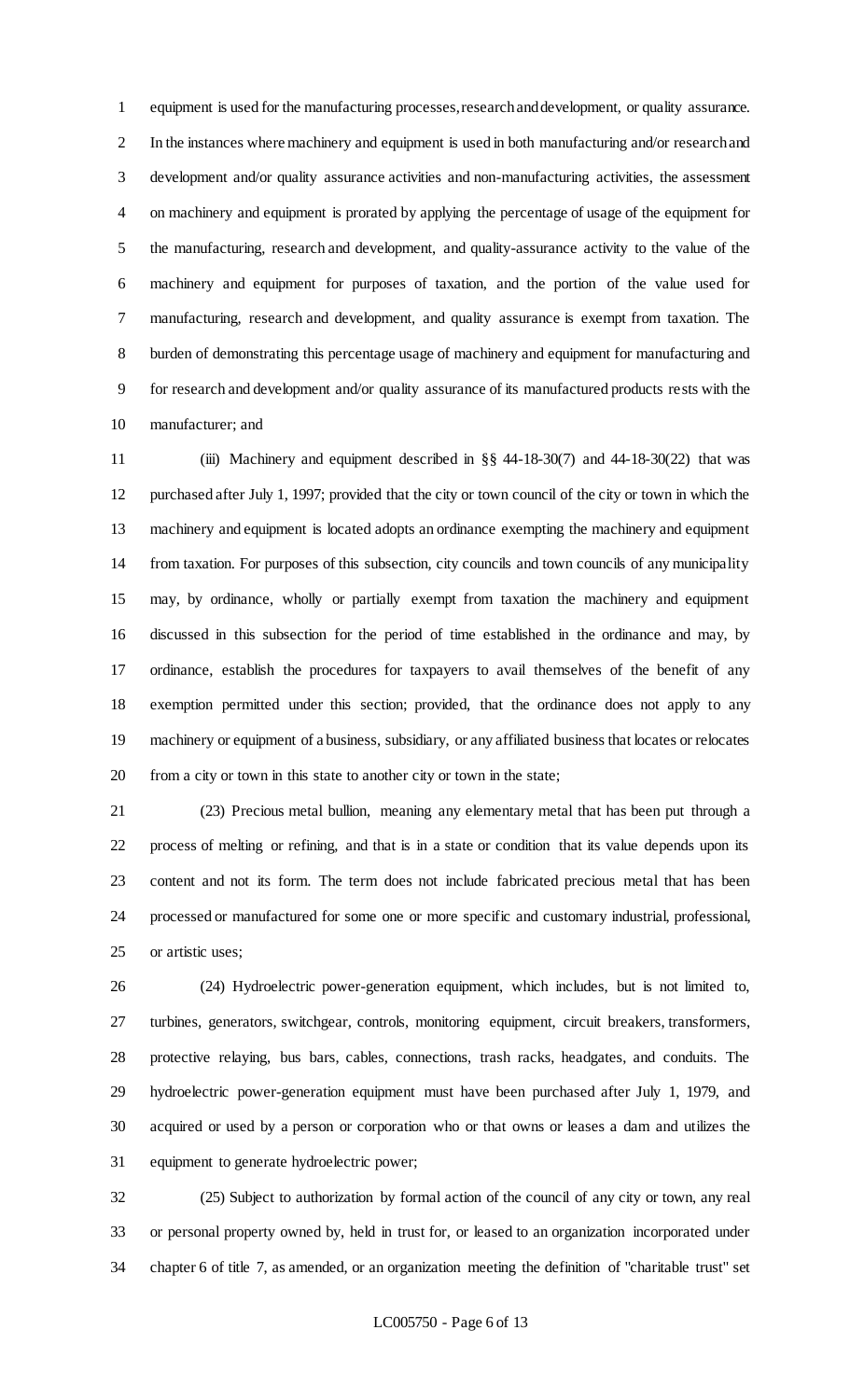out in § 18-9-4, as amended, or an organization incorporated under the not-for-profits statutes of another state or the District of Columbia, the purpose of which is the conserving of open space, as that term is defined in chapter 36 of title 45, as amended, provided the property is used exclusively for the purposes of the organization;

 (26) Tangible personal property, the primary function of which is the recycling, reuse, or recovery of materials (other than precious metals, as defined in § 44-18-30(24)(ii) and (iii)), from, or the treatment of "hazardous wastes," as defined in § 23-19.1-4, where the "hazardous wastes" are generated primarily by the same taxpayer and where the personal property is located at, in, or adjacent to a generating facility of the taxpayer. The taxpayer may, but need not, procure an order from the director of the department of environmental management certifying that the tangible personal property has this function, which order effects a conclusive presumption that the tangible personal property qualifies for the exemption under this subdivision. If any information relating to secret processes or methods of manufacture, production, or treatment is disclosed to the department of environmental management only to procure an order, and is a "trade secret" as defined in § 28- 21-10(b), it shall not be open to public inspection or publicly disclosed unless disclosure is otherwise required under chapter 21 of title 28 or chapter 24.4 of title 23;

 (27) Motorboats as defined in § 46-22-2 for which the annual fee required in § 46-22-4 has been paid;

 (28) Real and personal property of the Providence Performing Arts Center, a non-business corporation as of December 31, 1986;

 (29) Tangible personal property owned by, and used exclusively for the purposes of, any religious organization located in the city of Cranston;

 (30) Real and personal property of the Travelers Aid Society of Rhode Island, a nonprofit 24 corporation, the Union Mall Real Estate Corporation, and any limited partnership or limited liability company that is formed in connection with, or to facilitate the acquisition of, the Providence YMCA Building;

 (31) Real and personal property of Meeting Street Center or MSC Realty, Inc., both not- for-profit Rhode Island corporations, and any other corporation, limited partnership, or limited liability company that is formed in connection with, or to facilitate the acquisition of, the properties designated as the Meeting Street National Center of Excellence on Eddy Street in Providence, Rhode Island;

 (32) The buildings, personal property, and land upon which the buildings stand, located on Pomham Island, East Providence, currently identified as Assessor's Map 211, Block 01, Parcel 001.00, that consists of approximately twenty-one thousand three hundred (21,300) square feet and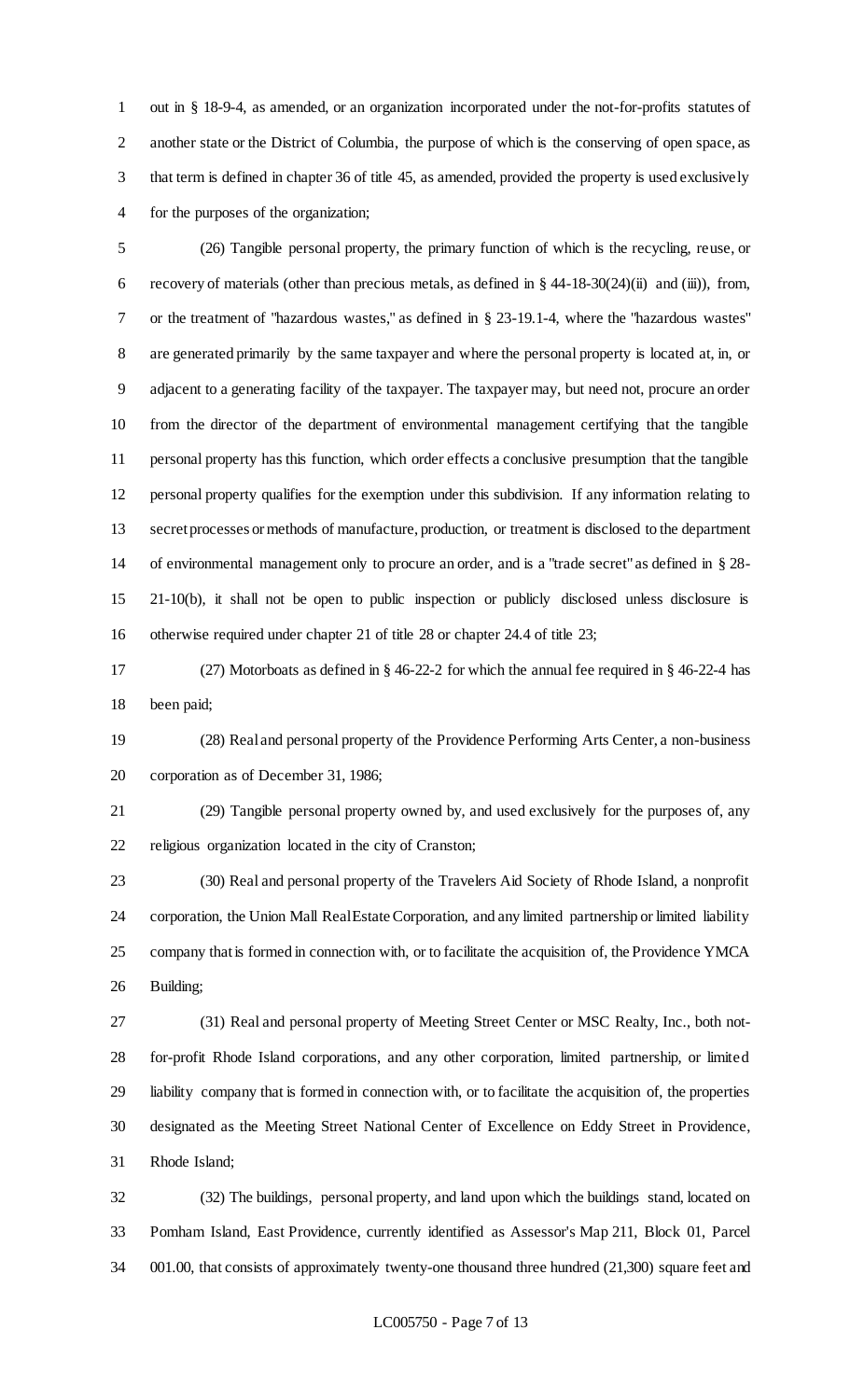is located approximately eight hundred sixty feet (860'), more or less, from the shore, and limited exclusively to these said buildings, personal estate and land, provided that said property is owned 3 by a qualified  $501(c)(3)$  organization, such as the American Lighthouse Foundation, and is used exclusively for a lighthouse;

 (33) The Stadium Theatre Performing Arts Centre building located in Monument Square, Woonsocket, Rhode Island, so long as said Stadium Theatre Performing Arts Center is owned by the Stadium Theatre Foundation, a Rhode Island nonprofit corporation;

 (34) Real and tangible personal property of St. Mary Academy -- Bay View, located in East Providence, Rhode Island;

 (35) Real and personal property of East Bay Community Action Program and its predecessor, Self Help, Inc; provided, that the organization is qualified as a tax-exempt corporation under § 501(c)(3) of the United States Internal Revenue Code;

 (36) Real and personal property located within the city of East Providence of the Columbus Club of East Providence, a Rhode Island charitable nonprofit corporation;

 (37) Real and personal property located within the city of East Providence of the Columbus Club of Barrington, a Rhode Island charitable nonprofit corporation;

 (38) Real and personal property located within the city of East Providence of Lodge 2337 BPO Elks, a Rhode Island nonprofit corporation;

 (39) Real and personal property located within the city of East Providence of the St. Andrews Lodge No. 39, a Rhode Island charitable nonprofit corporation;

 (40) Real and personal property located within the city of East Providence of the Trustees of Methodist Health and Welfare service a/k/a United Methodist Elder Care, a Rhode Island nonprofit corporation;

 (41) Real and personal property located on the first floor of 90 Leonard Avenue within the city of East Providence of the Zion Gospel Temple, Inc., a religious nonprofit corporation;

 (42) Real and personal property located within the city of East Providence of the Cape Verdean Museum Exhibit, a Rhode Island nonprofit corporation;

28 (43) The real and personal property owned by a qualified  $501(c)(3)$  organization that is affiliated and in good standing with a national, congressionally chartered organization and thereby adheres to that organization's standards and provides activities designed for recreational, educational, and character building purposes for children from ages six (6) years to seventeen (17) years;

 (44) Real and personal property of the Rhode Island Philharmonic Orchestra and Music School; provided, that the organization is qualified as a tax-exempt corporation under § 501(c)(3)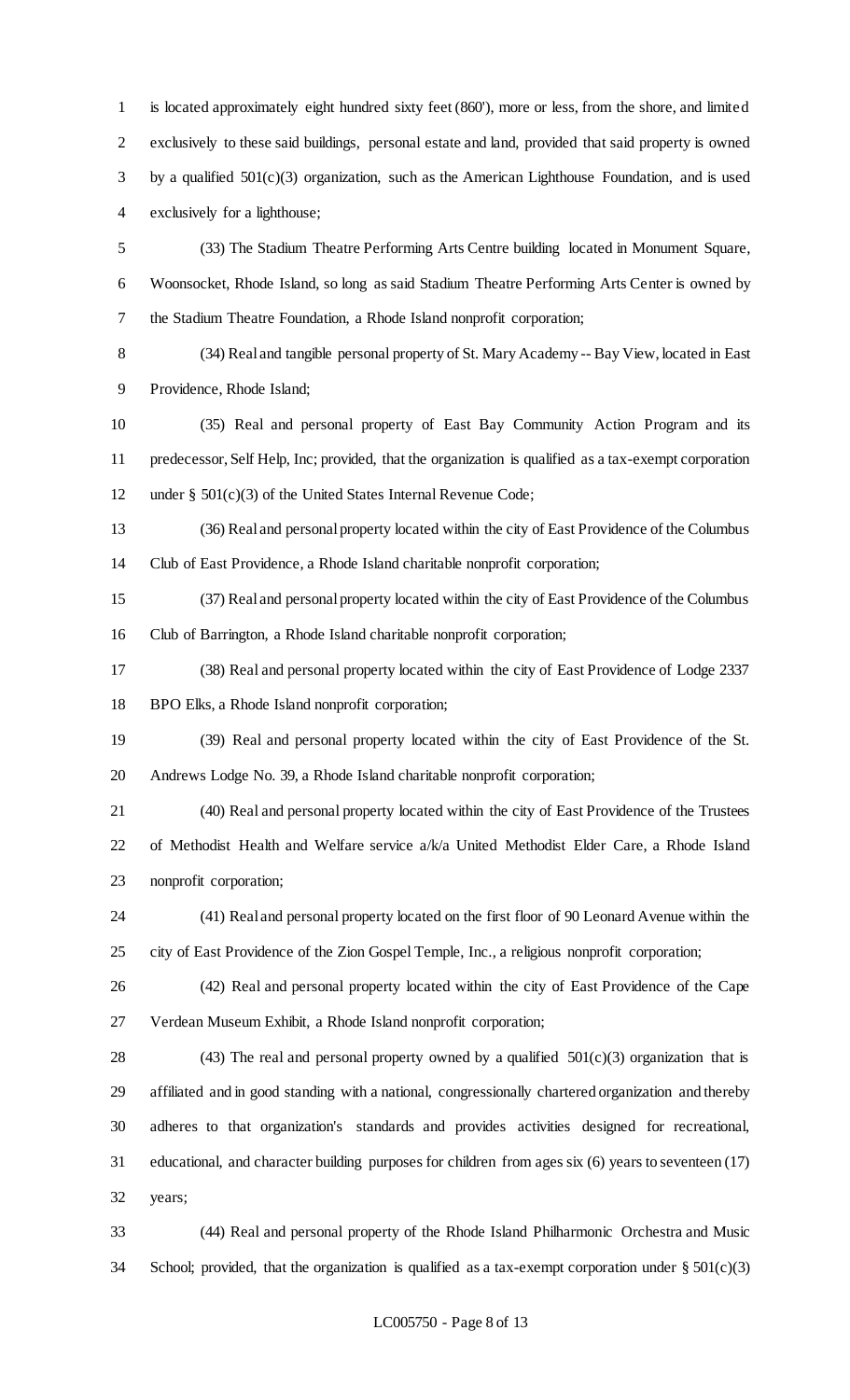of the United States Internal Revenue Code;

 (45) The real and personal property located within the town of West Warwick at 211 Cowesett Avenue, Plat 29-Lot 25, which consists of approximately twenty-eight thousand seven hundred fifty (28,750) square feet and is owned by the Station Fire Memorial Foundation of East Greenwich, a Rhode Island nonprofit corporation;

 (46) Real and personal property of the Comprehensive Community Action Program, a qualified tax-exempt corporation under § 501(c)(3) of the United States Internal Revenue Code;

(47) Real and personal property located at 52 Plain Street, within the city of Pawtucket of

the Pawtucket Youth Soccer Association, a Rhode Island nonprofit corporation;

 (48) Renewable energy resources, as defined in § 39-26-5, used in residential systems and associated equipment used therewith in service after December 31, 2015;

 (49) Renewable energy resources, as defined in § 39-26-5, if employed by a manufacturer, as defined in subsection (a) of this section, shall be exempt from taxation in accordance with subsection (a) of this section;

 (50) Real and personal property located at 415 Tower Hill Road within the town of North Kingstown, of South County Community Action, Inc., a qualified tax-exempt corporation under § 501(c)(3) of the United States Internal Revenue Code;

 (51) As an effort to promote business growth, tangible business or personal property, in whole or in part, within the town of Charlestown's community limits, subject to authorization by formal action of the town council of the town of Charlestown;

 (52) All real and personal property located at 1300 Frenchtown Road, within the town of East Greenwich, identified as assessor's map 027, plat 019, lot 071, and known as the New England Wireless and Steam Museum, Inc., a qualified tax-exempt corporation under § 501(c)(3) of the United States Internal Revenue Code;

 (53) Real and tangible personal property of Mount Saint Charles Academy located within the city of Woonsocket, specifically identified as the following assessor's plats and lots: Logee Street, plat 23, lot 62, Logee Street, plat 24, lots 304 and 305; Welles Street, plat 23, lot 310; Monroe Street, plat 23, lot 312; and Roberge Avenue, plat 24, lot 47;

 (54) Real and tangible personal property of Steere House, a Rhode Island nonprofit corporation, located in Providence, Rhode Island;

 (55) Real and personal property located within the town of West Warwick of Tides Family Services, Inc., a Rhode Island nonprofit corporation;

 (56) Real and personal property of Tides Family Services, Inc., a Rhode Island nonprofit corporation, located in the city of Pawtucket at 242 Dexter Street, plat 44, lot 444;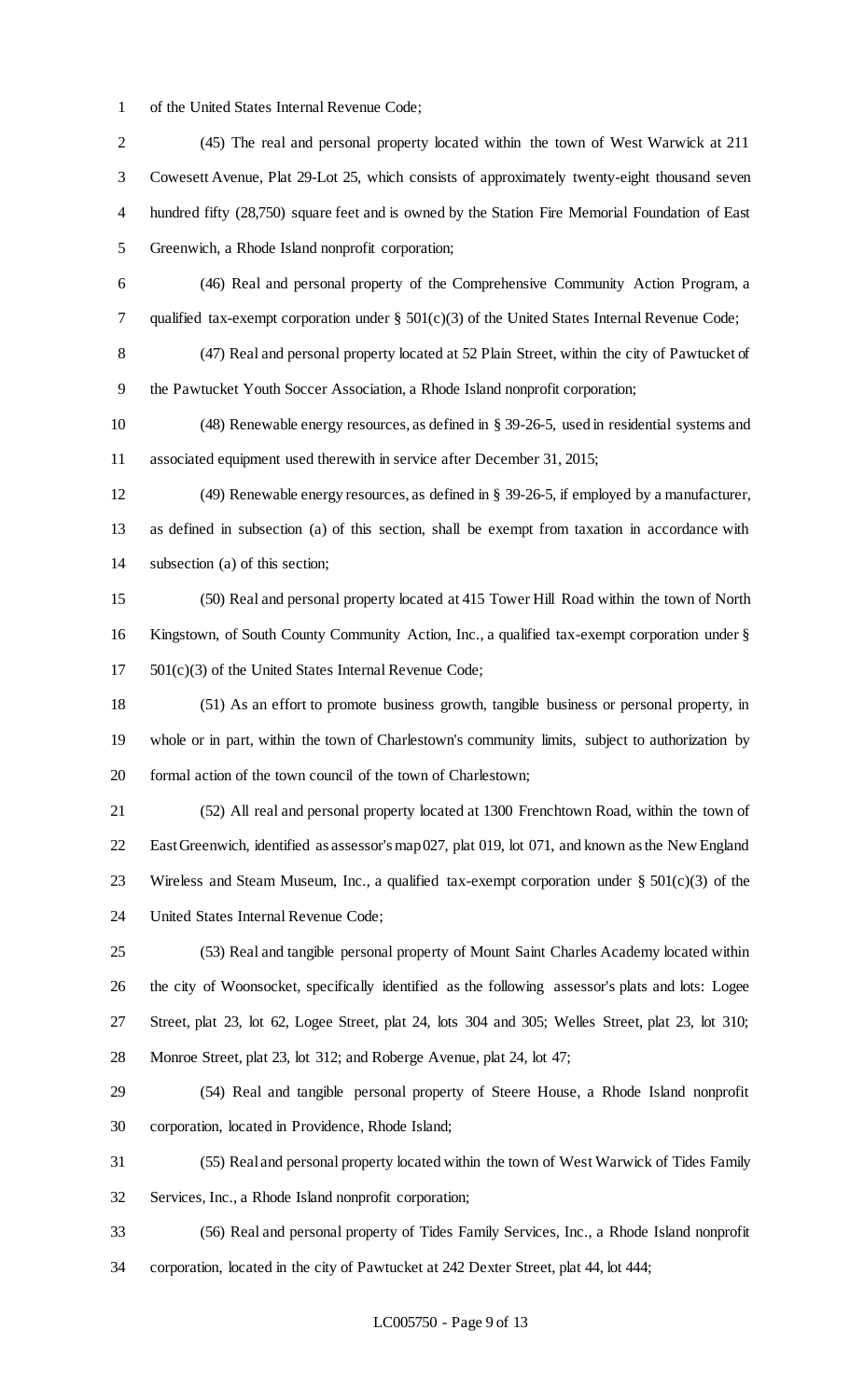- (57) Real and personal property located within the town of Middletown of Lucy's Hearth,
- 

a Rhode Island nonprofit corporation;

- (58) Real and tangible personal property of Habitat for Humanity of Rhode Island--Greater Providence, Inc., a Rhode Island nonprofit corporation, located in Providence, Rhode Island;
- (59) Real and personal property of the Artic Playhouse, a Rhode Island nonprofit corporation, located in the town of West Warwick at 1249 Main Street;
- 

 (60) Real and personal property located at 321 Main Street, within the town of South Kingstown, of the Contemporary Theatre Company, a qualified, tax-exempt corporation under § 501(c)(3) of the United States Internal Revenue Code;

 (61) Real and personal property of The Samaritans, Inc., a Rhode Island nonprofit § 501(c)(3) corporation located at 67 Park Place, Pawtucket, Rhode Island, to the extent the city council of Pawtucket may from time to time determine;

 (62) Real and personal property of North Kingstown, Exeter Animal Protection League, Inc., dba "Pet Refuge," 500 Stony Lane, a Rhode Island nonprofit corporation, located in North Kingstown, Rhode Island;

 (63) Real and personal property located within the city of East Providence of Foster Forward (formerly the Rhode Island Foster Parents Association), a Rhode Island charitable nonprofit corporation;

 (64) Real and personal property located at 54 Kelly Avenue within the town of East Providence, of the Associated Radio Amateurs of Southern New England, a Rhode Island nonprofit corporation;

 (65) Real and tangible personal property of Providence Country Day School, a Rhode Island nonprofit corporation, located in East Providence, Rhode Island and further identified as plat 406, block 6, lot 6, and plat 506, block 1, lot 8;

 (66) As an effort to promote business growth, tangible business or personal property, in whole or in part, within the town of Bristol's community limits, subject to authorization by formal action of the town council of the town of Bristol;

 (67) Real and tangible personal property of the Heritage Harbor Foundation, a Rhode Island nonprofit corporation, located at 1445 Wampanoag Trail, Suites 103 and 201, within the city of East Providence;

 (68) Real property of Ocean State Community Wellness, Inc., a qualified tax-exempt corporation under § 501(c)(3) of the United States Internal Revenue Code, located in North Kingstown, Rhode Island, with a physical address of 7450 Post Road, and further identified as plat 108, lot 83;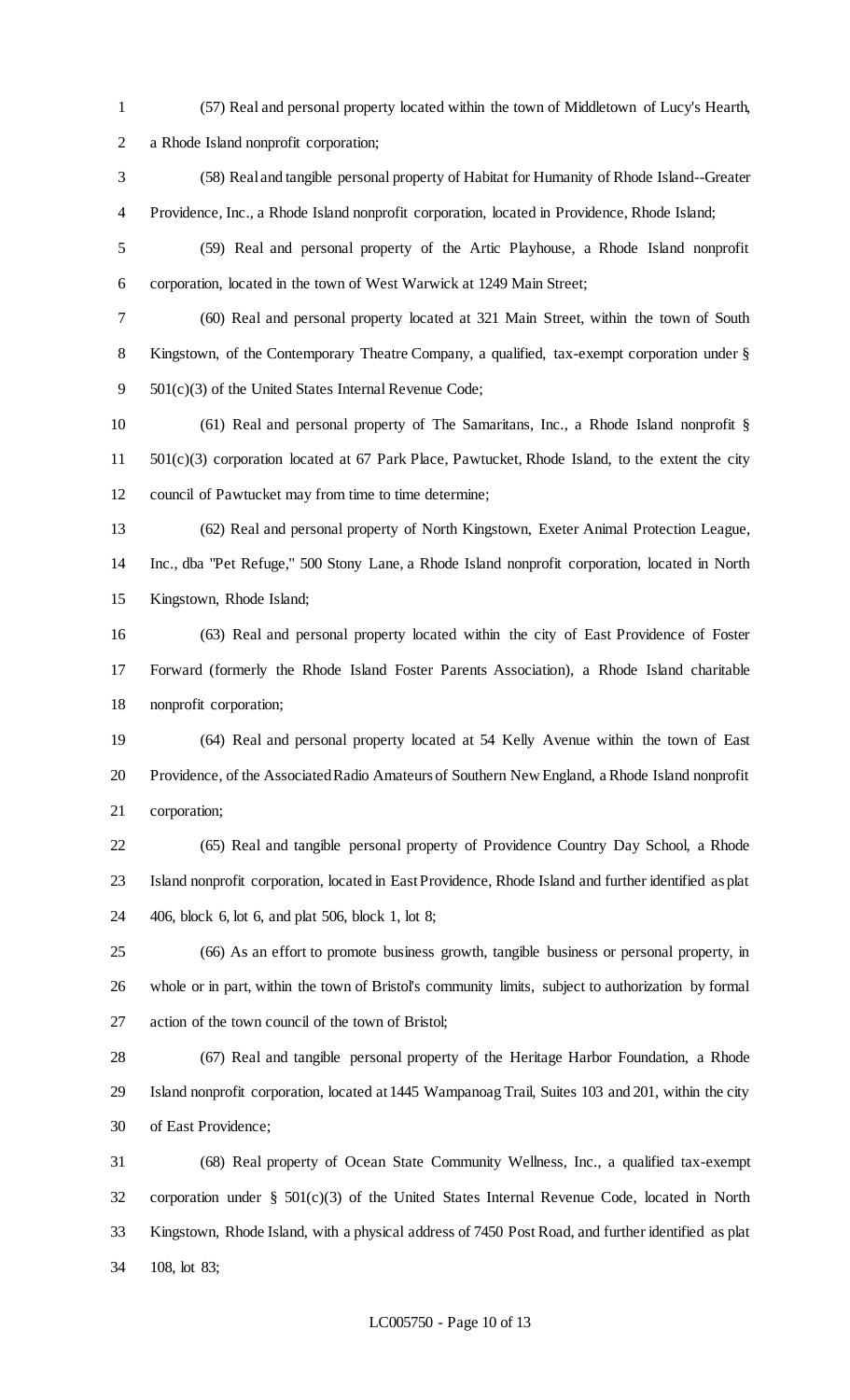(69) Real and tangible personal property of St. John Baptist De La Salle Institute, d/b/a La Salle Academy, a Rhode Island domestic nonprofit corporation, located in Providence, Rhode Island denominated at the time this subsection was adopted as Plat 83 Lot 276 by the tax assessor for the city of Providence comprising approximately 26.08 acres of land along with all buildings and improvements that have been or may be made;

 (70) Real and tangible personal property of The Providence Community Health Centers, Inc., a Rhode Island domestic nonprofit corporation, located in Providence, Rhode Island; and

 (71) In the city of Central Falls and the city of Pawtucket, real property and tangible personal property located on or in the premise acquired or leased by a railroad entity and for the purpose of providing boarding and disembarking of railroad passengers and the supporting passenger railroad operations and services. For the purpose of this section, a railroad entity shall be any incorporated entity that has been duly authorized by the Rhode Island public utilities commission to provide passenger railroad services.

 (72) Real and tangible personal property of Rhode Island Public Health Foundation, a Rhode Island domestic nonprofit corporation, and any other corporation, limited partnership, or limited liability company that is formed in connection with, or to facilitate the acquisition of, the properties of Rhode Island Public Health Foundation, in the city of Providence.

 (b) Except as provided below, when a city or town taxes a for-profit hospital facility, the value of its real property shall be the value determined by the most recent full revaluation or statistical property update performed by the city or town; provided, however, in the year a nonprofit hospital facility converts to or otherwise becomes a for-profit hospital facility, or a for-profit hospital facility is initially established, the value of the real property and personal property of the for-profit hospital facility shall be determined by a valuation performed by the assessor for the purpose of determining an initial assessed value of real and personal property, not previously taxed by the city or town, as of the most recent date of assessment pursuant to § 44-5-1, subject to a right of appeal by the for-profit hospital facility which shall be made to the city or town tax assessor with a direct appeal from an adverse decision to the Rhode Island superior court business calendar.

 A "for-profit hospital facility" includes all real and personal property affiliated with any hospital as identified in an application filed pursuant to chapter 17 or 17.14 of title 23. Notwithstanding the above, a city or town may enter into a stabilization agreement with a for-profit hospital facility under § 44-3-9 or other laws specific to the particular city or town relating to stabilization agreements. In a year in which a nonprofit hospital facility converts to, or otherwise becomes, a for-profit hospital facility, or a for-profit hospital facility is otherwise established, in that year only the amount levied by the city or town and/or the amount payable under the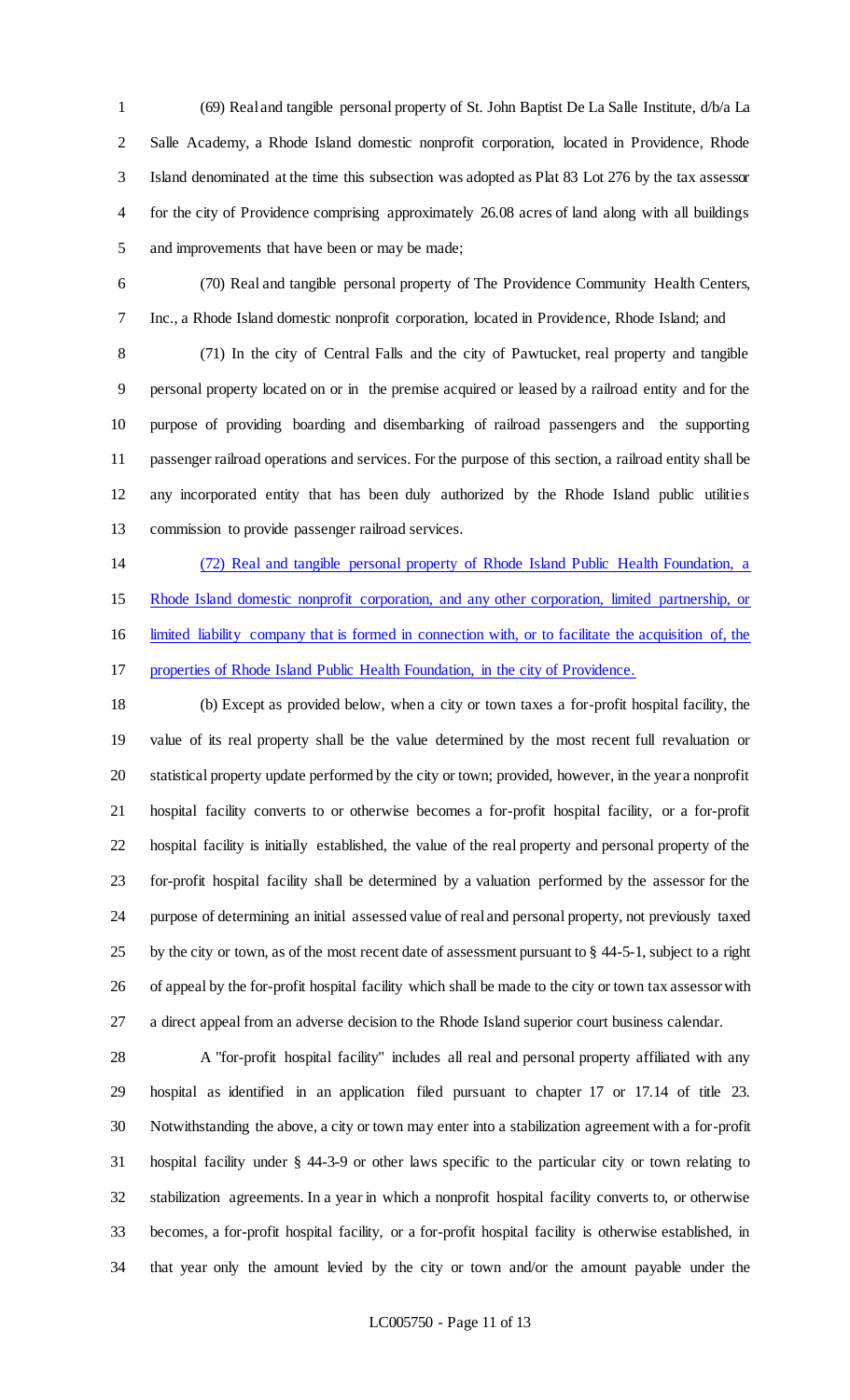- 1 stabilization agreement for that year related to the for-profit hospital facility shall not be counted
- 2 towards determining the maximum tax levy permitted under § 44-5-2.
- 3 SECTION 2. This act shall take effect upon passage.

#### ======== LC005750 ========